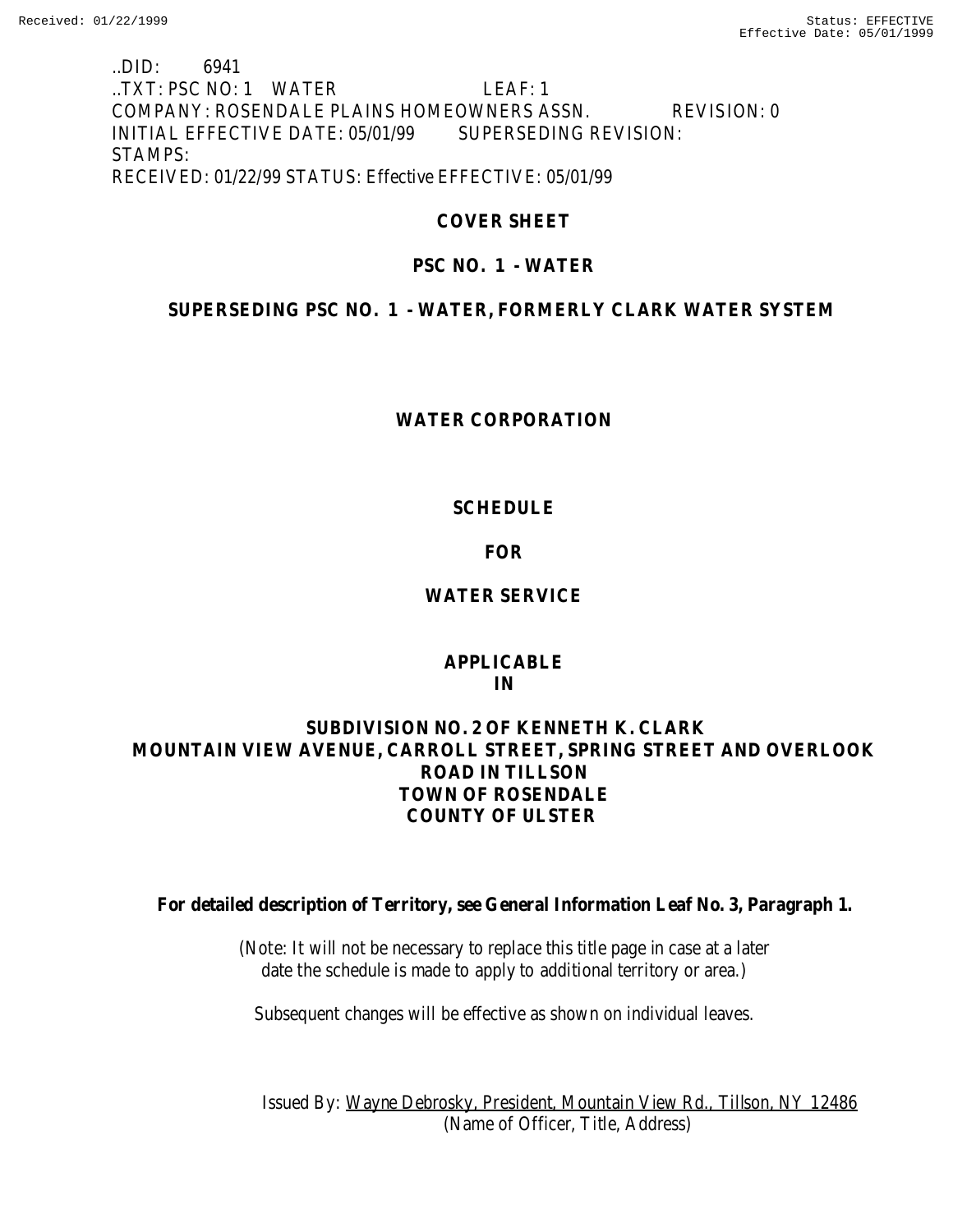..DID: 6948 ..TXT: PSC NO: 1 WATER LEAF: 2 COMPANY: ROSENDALE PLAINS HOMEOWNERS ASSN. REVISION: 0 INITIAL EFFECTIVE DATE: 05/01/99 SUPERSEDING REVISION: STAMPS: RECEIVED: 01/22/99 STATUS: Effective EFFECTIVE: 05/01/99

### **TABLE OF CONTENTS**

|                                              | <b>GENERAL INFORMATION</b>                                     | <b>LEAF NO.</b> |
|----------------------------------------------|----------------------------------------------------------------|-----------------|
| 1.<br>2.                                     | Territory<br><b>Application for Water Service</b>              | 3<br>3          |
| 3.                                           | Deposits - Security                                            | 3               |
| 4.                                           | Deposits - Interest                                            | 4               |
| 5.                                           | Deposits - Return                                              | 4               |
| 6.                                           | Deposits - Other                                               | $\overline{4}$  |
| 7.                                           | <b>General Rules</b>                                           | $5 - 6$         |
| 8.                                           | <b>Metered Service</b>                                         | $6 - 7$         |
| 9.                                           | <b>Unmetered Service</b>                                       | 7               |
| 10.                                          | <b>Extension of Mains</b>                                      | 7               |
| 11.                                          | Discontinuance of Service - Non-payment                        | $7 - 8$         |
|                                              | 12. Discontinuance of Service - Other                          | $8 - 9$         |
|                                              | 13. Discontinuance of Residential Service - Special Procedures | 9               |
|                                              | 14. Deferred Payment Agreements                                | 9               |
|                                              | 15. Complaint Handling Procedures                              | 10              |
|                                              | 16. Restoration of Service                                     | $10 - 11$       |
|                                              | 17. Interest on Customer Overpayments                          | 11              |
|                                              | 18. Regulation                                                 | 11              |
| <b>RATES</b><br>Service Classification No. 1 |                                                                | 12              |

Wayne Debrosky, President, Mountain View Rd., Tillson, NY 12486 (Name of Officer, Title, Address)

Issued By: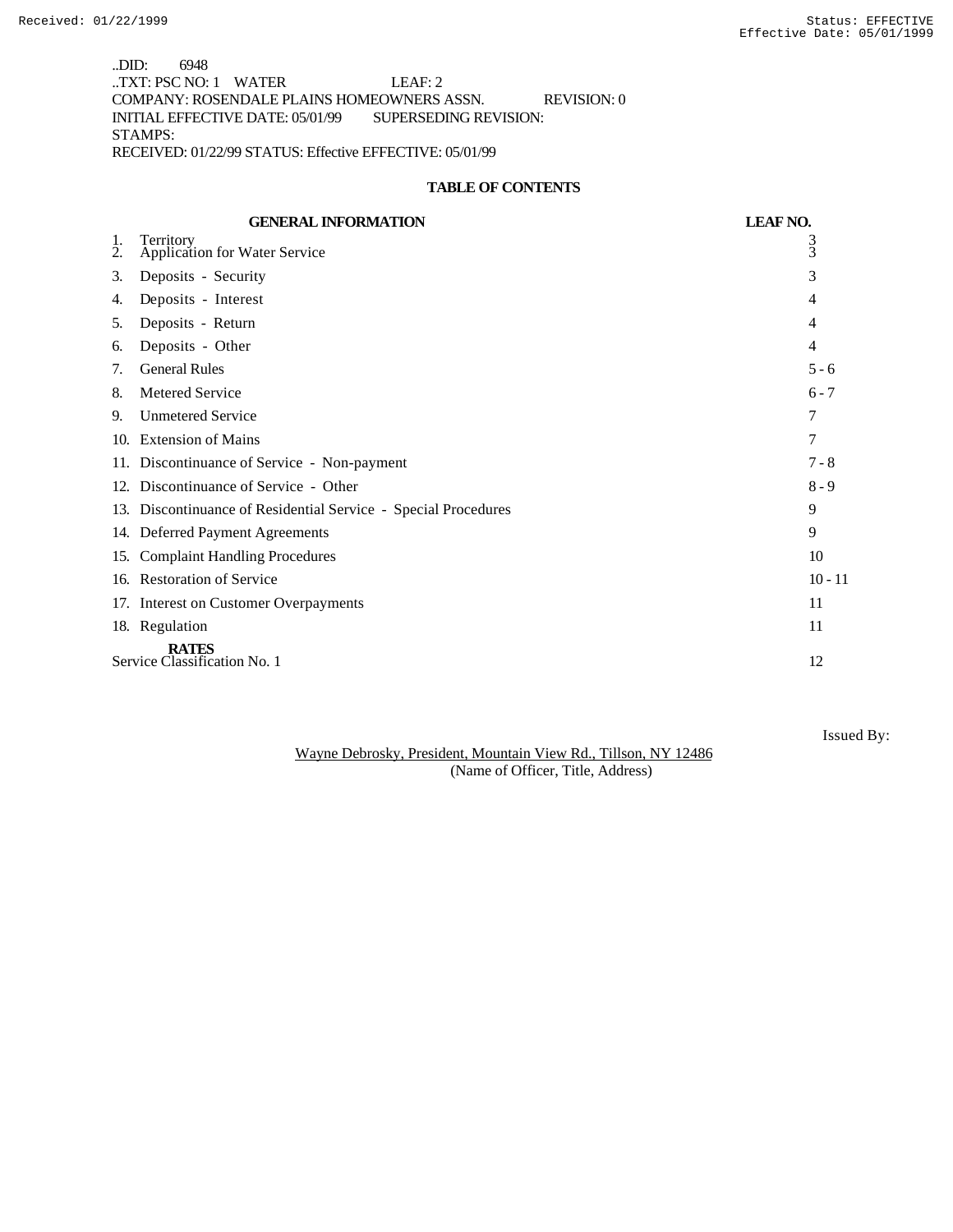..DID: 6949 ..TXT: PSC NO: 1 WATER LEAF: 3 COMPANY: ROSENDALE PLAINS HOMEOWNERS ASSN. REVISION: 0 INITIAL EFFECTIVE DATE: 05/01/99 SUPERSEDING REVISION: STAMPS: RECEIVED: 01/22/99 STATUS: Effective EFFECTIVE: 05/01/99

### **GENERAL INFORMATION**

1. Territory (County, Town, Development, Streets, etc.)

### **SUBDIVISION NO. 2 OF KENNETH K. CLARK MOUNTAIN VIEW AVENUE, CARROLL STREET, SPRING STREET AND OVERLOOK ROAD IN TILLSON TOWN OF ROSENDALE COUNTY OF ULSTER**

- 2. Application for Water Service
	- A. Written application for service may be required.
	- B. A separate application may be required for each premises.
	- C. Premises may be subject to inspection by the comp any.
	- D.Applications need not be accepted from customers with charges due on any water accounts with the company. The company must accept an application if the customer enters into a deferred payment agreement.

E.Service pipe installations are subject to company approval.

- 3. Deposits Security
	- A.As a condition of receiving service, the company may require a deposit from customers that are delinquent (having a bill remaining unpaid 23 days from the date mailed), seasonal, short term or temporary or who have had service terminated for non-payment during the preceding 6 months. In addition, a deposit may also be required from a nonresidential customer whose credit has not been established with the company. A delinquent customer shall be provided with a written notice 20 days before the deposit is assessed which states that failure to make timely payments will permit the company to require a deposit from such customer.
	- B.Deposits from applicants and customers may not exceed two times the estimated average monthly bill for a calendar year, except in the case of customers whose usage varies widely where deposits may not exceed twice the average monthly bill for the peak season.
- C.The company shall perform an annual review of the billing history of every customer who has a deposit with the company to assure that a deposit is still required under (3A) above and that the amount of the deposit conforms with (3B) above. The company reserves the right to review the deposit at any time. If a review shows that the deposit held falls short of the amount the company may require by 25 percent or more, the company may require the payment of an additional amount. If a review shows that the deposit held exceeds the amount required by 25 percent or more, the company shall refund the excess to the customer. The customer may request a downward revision of the deposit. Issued By: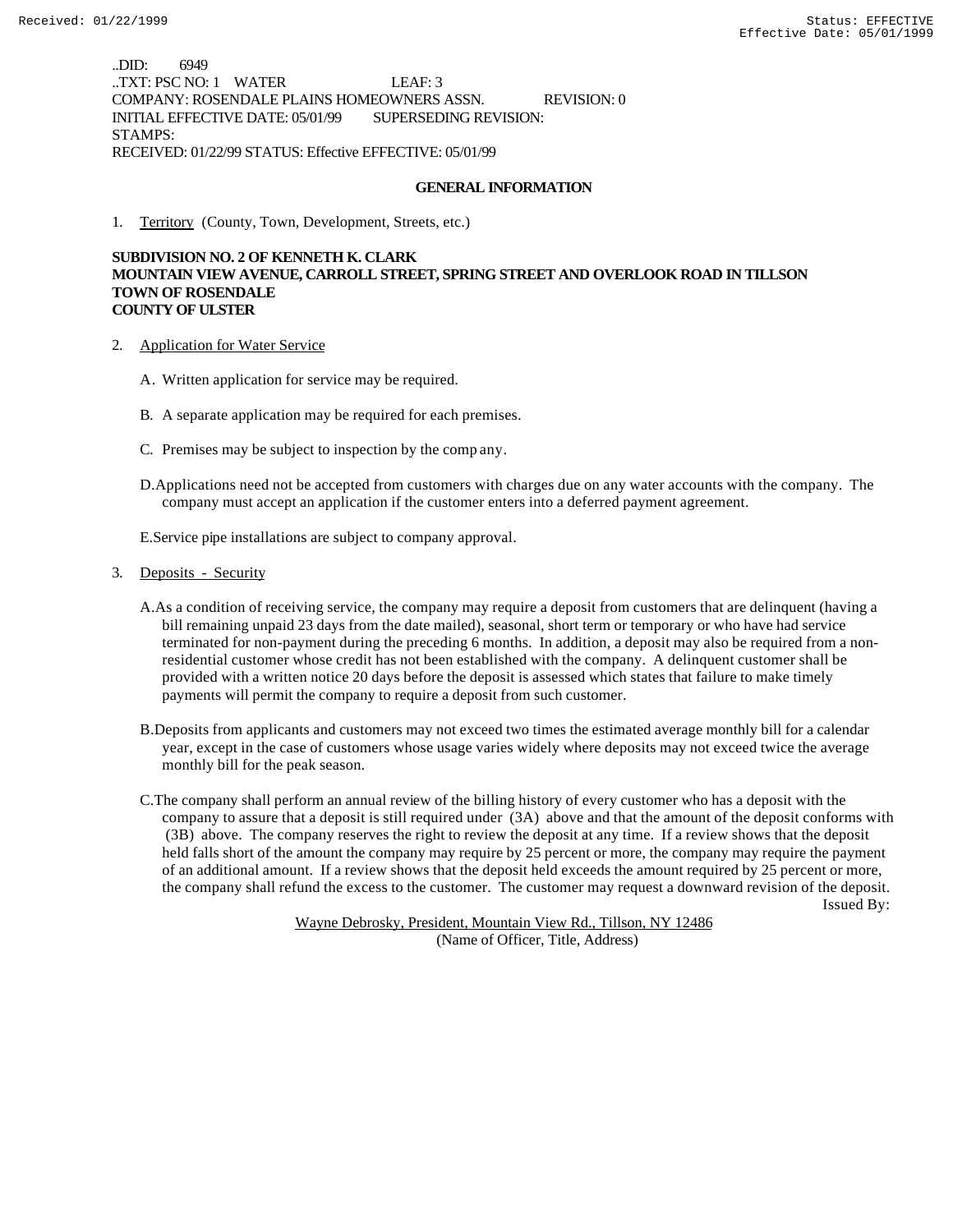..DID: 6950 ..TXT: PSC NO: 1 WATER LEAF: 4 COMPANY: ROSENDALE PLAINS HOMEOWNERS ASSN. REVISION: 0 INITIAL EFFECTIVE DATE: 05/01/99 SUPERSEDING REVISION: STAMPS: RECEIVED: 01/22/99 STATUS: Effective EFFECTIVE: 05/01/99

#### **GENERAL INFORMATION**

### 4. Deposits - Interest

Every deposit shall earn simple interest at the rate per annum prescribed by the Public Service Commission. The interest must be paid to customers when the deposit is returned. If the deposit has been held for 12 consecutive months or more, the interest must be credited to the customer no later than the first bill rendered after the next succeeding first day of October and at the end of each succeeding 12 month period.

#### 5. Deposits - Return

- A.The company shall return to a customer a deposit or portion of a deposit and all interest thereon no more than 30 days after:
	- (1) the day the account is closed and all bills are paid; or
	- (2)the date of the first bill for service rendered after a 12 month period during which time the customer was not delinquent, provided there is no other basis for the company to request a deposit; or
	- (3)a review of the deposit shows that a reduction of the deposit is warranted.
- B.A deposit or portion of a deposit plus interest thereon that is subject to return may be credited to the customer's account in the amount of any outstanding charges. If any balance remains, a refund check shall be issued.
- 6. Deposits Other
	- A.In the event that the applicant desires service for a trailer or other non-permanent structure, he shall deposit with the company all costs of the connection of such service. Said deposit shall bear simple interest as required above and shall be refunded at the end of 10 years, or sooner in the event that a permanent structure for such service connection is completed.
	- B.The company may also require deposits from customers to guarantee future payments as set forth in lawn sprinkler, main extension, or other forms of contracts which are in a form approved by the Public Service Commission. The interest rates for these deposits will be the same as the interest rates for security deposits and such interest will be credited to the customer as prescribed by Commission rules.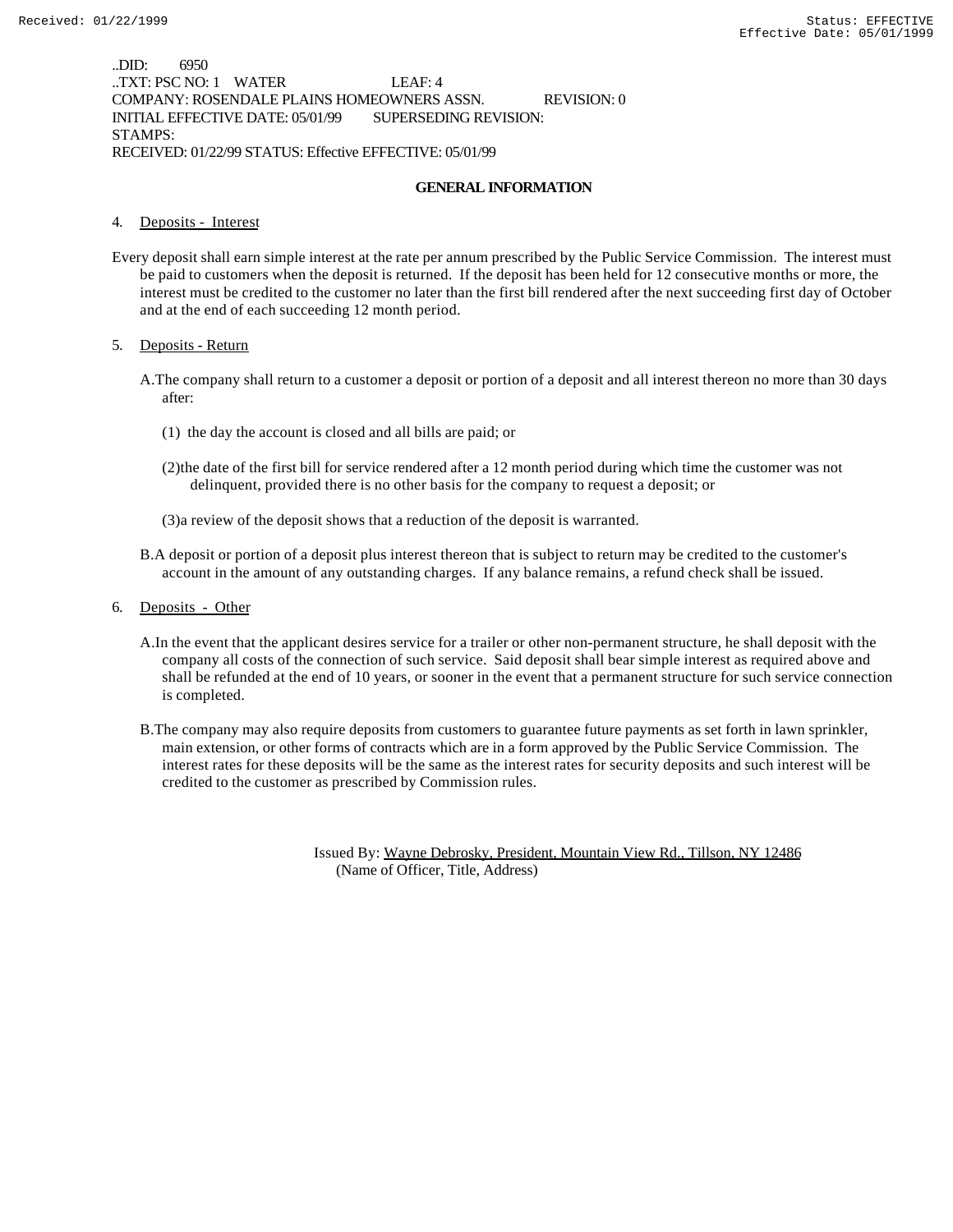..DID: 6951 ..TXT: PSC NO: 1 WATER LEAF: 5 COMPANY: ROSENDALE PLAINS HOMEOWNERS ASSN. REVISION: 0 INITIAL EFFECTIVE DATE: 05/01/99 SUPERSEDING REVISION: STAMPS: RECEIVED: 01/22/99 STATUS: Effective EFFECTIVE: 05/01/99

#### **GENERAL INFORMATION**

- 7. General Rules
- A.Customers must provide 10 days' written notice prior to the date on which termination of service is requested or prior to a change of occupancy, until which date the customer will be responsible for payment of service.
	- B.Fire hydrants shall not be used without the written permission of the company or unless in conformance with filed fire protection tariff provisions.
	- C.The company will not be liable for damage resulting from the presence of its facilities, supply, or use of water service, except damage resulting from gross negligence of the company.
	- D.The company may shut off water in its mains to make repairs and extensions. Where possible, proper advance notice will be made to customers affected.
	- E.The use of water for sprinkling, swimming pools, or other less essential uses may be restricted or prohibited where such use may unreasonably reduce the adequacy of service for other domestic purposes.
	- F.There must be a separate service for each premises.
	- G.Installation of service pipes and mains will not normally be made when the ground is frozen.
	- H.The customer is responsible for service pipes and plumbing within the property line. Any plumbing work done on the customer's service pipe is subject to approval by the company. No underground work shall be covered up until it has been inspected and approved by the company.
	- I.All leaks on customer premises or the customer portion of the service pipe must be repaired as soon as possible.
	- J.All mains, services (up to the property line) and other water system facilities will be maintained and replaced by the company.
	- K.The company will supply water in the distribution system at pressures between 20 and 100 pounds per square inch (psi) and will strive, where practicable, to maintain a normal working pressure of 60 psi with a minimum of 35 psi. If the company makes changes to its system which cause the pressure to increase to over 100 psi to existing customers, the company will be responsible for the first installation of the necessary equipment in the customer's premises. From that point on the equipment will be considered part of the customer's internal plumbing and the customer will be responsible for its maintenance or replacement. If a water pressure reducing valve, in the customer's or applicant's opinion, is necessary or desired to safeguard the plumbing, it is the customer's or applicant's responsibility to purchase, install and maintain this equipment. Where a pressure reducing valve is used it is also advisable to install a suitable pressure relief valve. All installations will comply with the local building codes and standards and are considered a part of the customer's internal plumbing.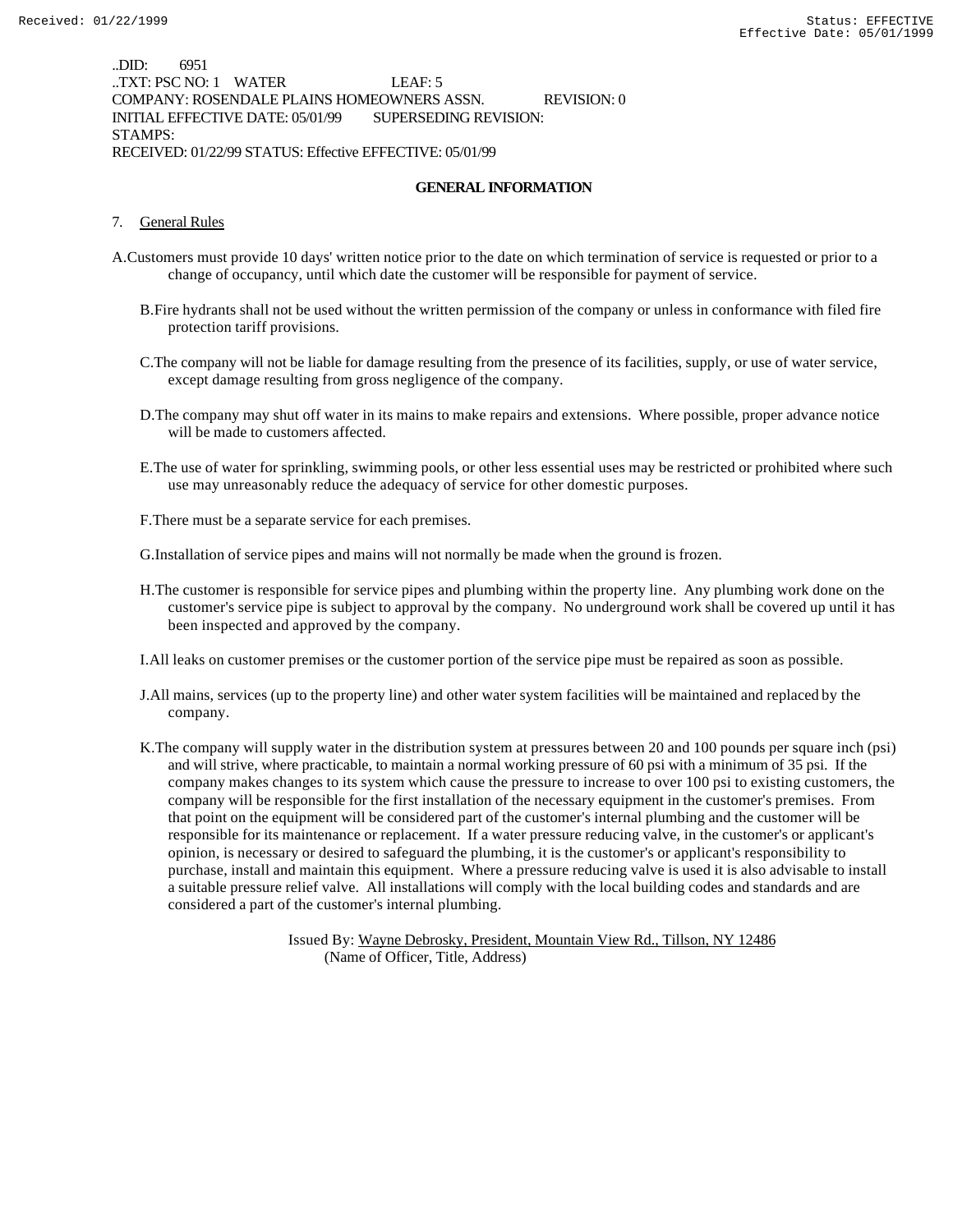..DID: 6952 ..TXT: PSC NO: 1 WATER LEAF: 6 COMPANY: ROSENDALE PLAINS HOMEOWNERS ASSN. REVISION: 0 INITIAL EFFECTIVE DATE: 05/01/99 SUPERSEDING REVISION: STAMPS: RECEIVED: 01/22/99 STATUS: Effective EFFECTIVE: 05/01/99

#### **GENERAL INFORMATION**

- L.Where an applicant is seeking service at an elevation or gradient which could not otherwise be adequately serviced by existing plant, the company will require that the applicant bear the additional cost of providing such extraordinary service, or in the alternative, require the applicant to purchase, install and maintain the necessary special equipment, such as a hydro-pneumatic system, needed to serve the premises. The installation of a hydro-pneumatic system as part of the customer's internal plumbing may be subject to approval of the Health Department and should comply with local building codes and standards.
- M.Cross connections to water sources other than the company's or with other facilities are strictly prohibited. Customers must, at their expense, install and maintain such backflow prevention devices as may be required by the company in accordance with good water works practice or applicable laws or regulations.
- N.Customers must permit company representatives to enter their premises on reasonable request for purposes relating to the operation and maintenance of the company's system, including inspection of the customer's and the company's facilities, installation, reading, testing, replacement and removal of meters, and terminating and restoring service.
- O.No person shall maliciously, willfully or negligently break, damage, destroy, uncover, deface, block access to or tamper with any pipe, valve, meter, structure, appurtenance or equipment which is a part of the water works system.
- 8. Metered Service (if applicable and provided for in Service Class No. 1 and No.  $\Box$ )

A.A meter of a type approved by the Commission is required for each premises.

- B.The company will furnish, install, and maintain the meter. Unless the meter register is set at zero, the company shall attach a tag with the date and meter dial reading at the time of installation.
- C.The customer will provide a location for the meter acceptable to the company and will be responsible for the cost of repairing damage resulting from human interference, frost, backflow of hot water, or other such causes.
- D.Where the company agrees it is necessary to set a meter outside the building, it shall be installed at the expense of the customer in a pit acceptable to the company which is both water-tight and frostproof. The cover of the pit shall be fastened with a convenient locking device. Where the distance from the property line to the front wall of the building is greater than 75 feet, the company may require that the meter be set in a pit at or near the property line. If the pit is to be installed on property not owned or controlled by the customer, written consent of the owner of the property shall be obtained prior to the installation.

Issued By: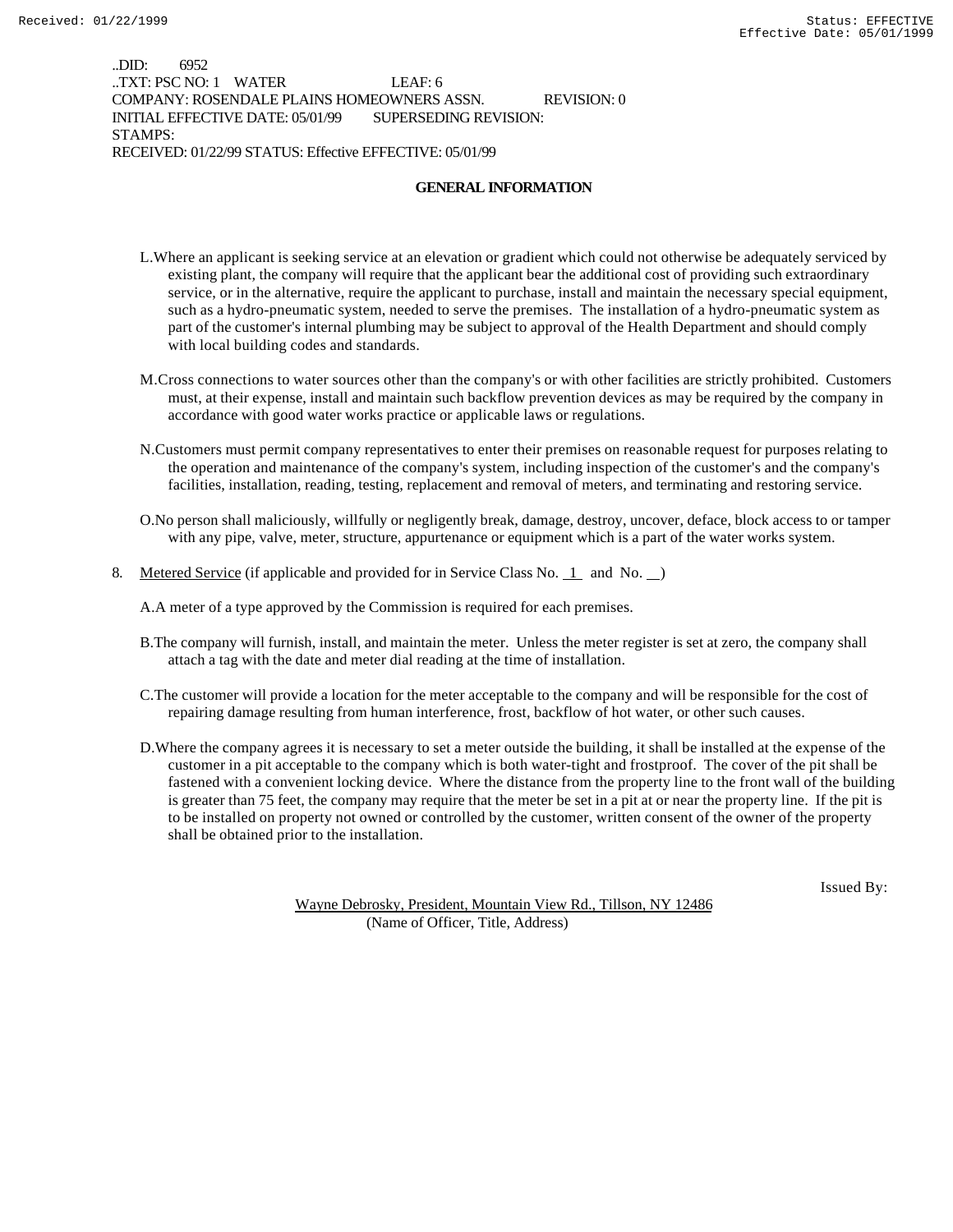..DID: 6942 ..TXT: PSC NO: 1 WATER LEAF: 7 COMPANY: ROSENDALE PLAINS HOMEOWNERS ASSN. REVISION: 0 INITIAL EFFECTIVE DATE: 05/01/99 SUPERSEDING REVISION: STAMPS: RECEIVED: 01/22/99 STATUS: Effective EFFECTIVE: 05/01/99

#### **GENERAL INFORMATION**

E.The company reserves the right to remove, test, and replace the meter.

- F.The company shall afford the customer an opportunity to verify the final reading of any water meter removed from the premises and obtain the customer's signature on a meter removal card which shows the date removed and the reading.
- G.Meters will be tested in conformance with rules of the Public Service Commission. In the case of a disputed account involving the accuracy of the meter, the company will have the meter tested upon the request of the customer. Should the customer request to have a second meter test within 1 year, the customer will be responsible for the actual cost incurred to have the meter tested including the cost to remove the meter, payable in advance to the company. This fee will be refunded if the meter's final weighted average is found to register in excess of 100 percent. Adjustments in bills for over-registration of the meter will be made in accordance with the current rules of the Public Service Commission.

H.Bills will show meter readings and the dates read.

I.Bills will be reasonably estimated where a meter has been inaccessible and will be so indicated on the bill.

J.Where a meter has ceased to register or its percentage of accuracy cannot be determined, an estimated bill for the current period may be rendered. For all other periods the bill shall be the minimum applicable charge.

9. Unmetered Service (if applicable and provided for in Service Class No. or No.)

All applicable provisions of this tariff shall apply.

10. Extension of Mains

Mains will be extended in conformance with Commission Rules and Regulations found in 16 NYCRR, Part 501.

11. Discontinuance of Service - Non-Payment

 Service may be discontinued under the following provisions: for non-payment of any amount due for water supplied, for failure to make any payment due under a deferred payment agreement or for meter repairs (see Section 8C), for failure to post a required deposit or for failure to pay any fee or charge accruing under the contract or tariff.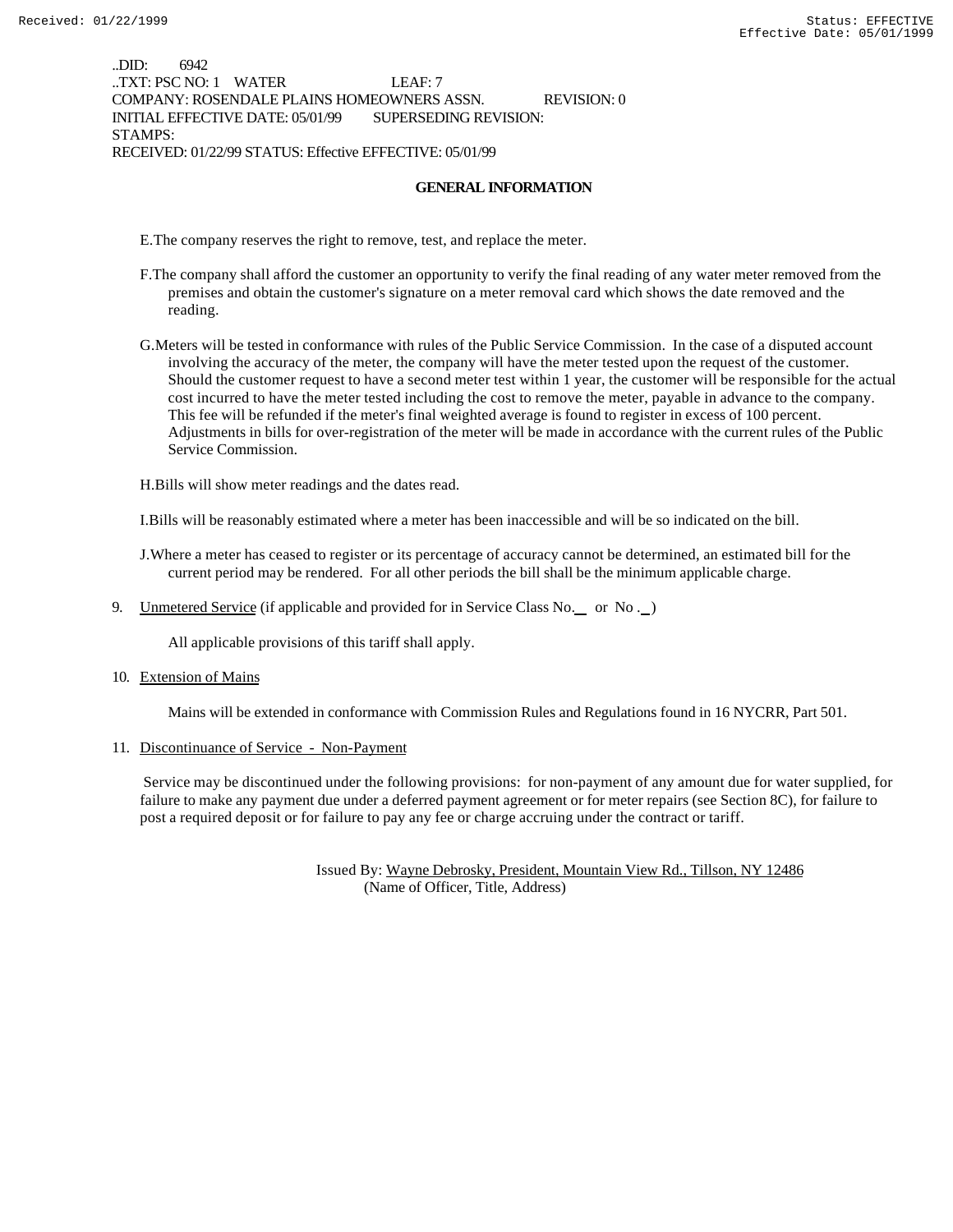..DID: 6943 ..TXT: PSC NO: 1 WATER LEAF: 8 COMPANY: ROSENDALE PLAINS HOMEOWNERS ASSN. REVISION: 0 INITIAL EFFECTIVE DATE: 05/01/99 SUPERSEDING REVISION: STAMPS: RECEIVED: 01/22/99 STATUS: Effective EFFECTIVE: 05/01/99

### **GENERAL INFORMATION**

- A.A bill not paid within 23 days of mailing is considered delinquent, and the company may discontinue service after complying with 16 NYCRR, Part 533 which requires: (1) 15 days written notice if served personally, or (2) 15 days after a registered letter containing such notice has been signed or refused, or (3) 18 days after mailing written notice in a post-paid wrapper. Service will not be re-established until payment of all proper arrears, charges and deposits is made or a deferred payment agreement is entered into. Receipt of a subsequently dishonored negotiable instrument in response to a notice of discontinuance shall not constitute payment of the customer's account and the company shall not be required to issue additional notice prior to discontinuance. There will be a charge for processing all returned checks equal to the bank charge plus a handling fee of \$5.00 (not to exceed the maximum allowed by section 5-328 of General Obligations Law).
- B.The company will not discontinue service to residential premises for non-payment of bills on a Friday, Saturday, Sunday, public holiday (as defined in General Construction Law), or on a day on which the utility's main office is closed. Discontinuance can only take place from Monday to Thursday between the hours of 8 a.m. and 4 p.m.
- C.The company will not discontinue service for non-payment of bills to any person or entity receiving public assistance if the payment for such service is to be paid directly by the Department of Social Services or by the local Social Services representatives.

### 12. Discontinuance of Service - Other

- A.Service rendered under any application, contract or agreement may be discontinued by the company after reasonable notice for any of the following reasons:
	- (1)For willful or indifferent waste of water due to any cause or for non-authorized use of water.
	- (2)For failure to protect from damage the meter and connection, or for failure to protect and maintain the service pipe or fixtures on the property of the customer in a condition satisfactory to the company.
	- (3)For tampering with any meter, connections, service pipe, curb cock, seal or any other appliance of the company controlling or regulating the customer's water supply.
	- (4)For failure to provide the company's employees reasonable access to the premises supplied, or for obstructing the way of ingress to the meter or any other appliances controlling or regulating the customer's water supply.

(5)In case of vacancy of the premises.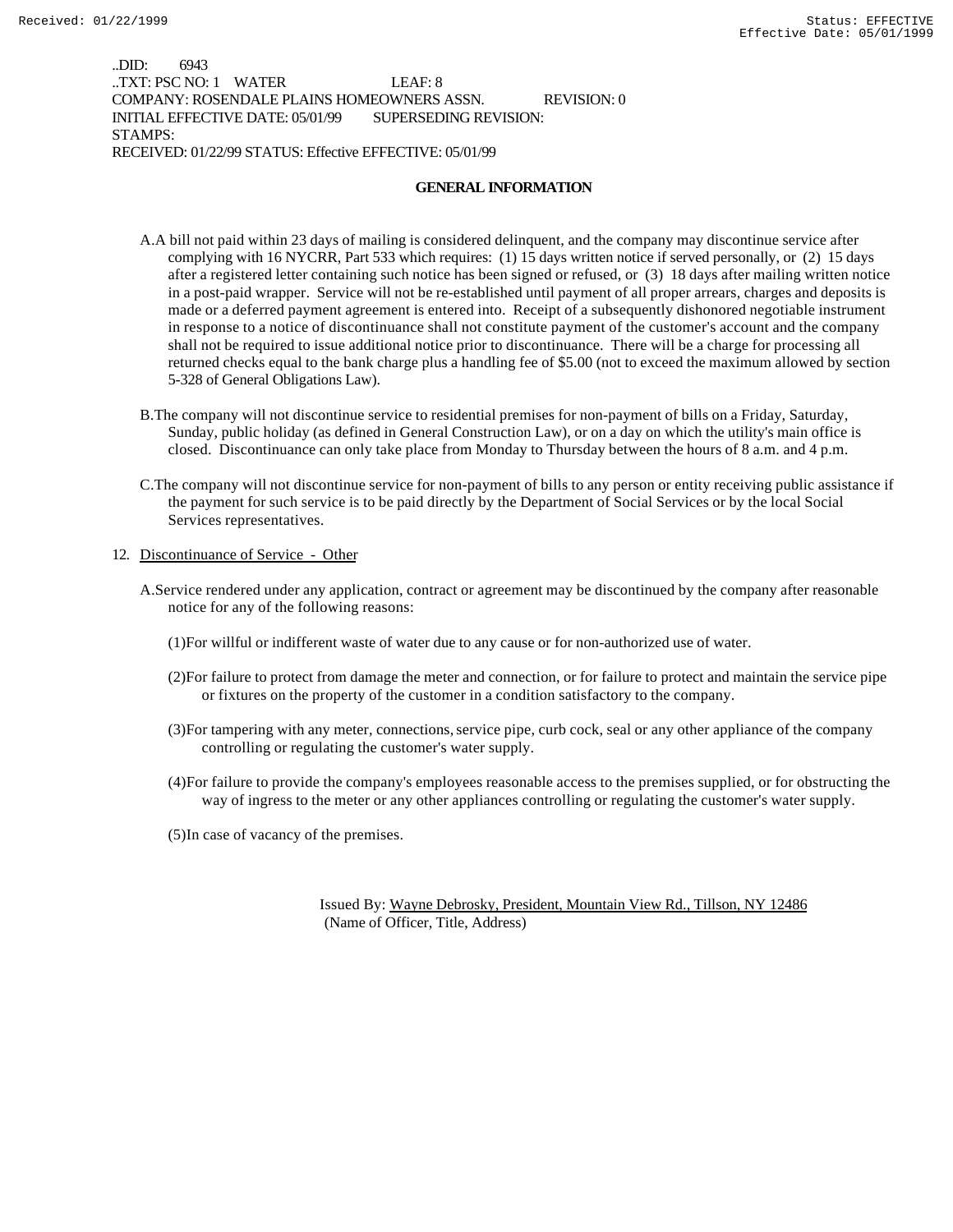..DID: 6944 ..TXT: PSC NO: 1 WATER LEAF: 9 COMPANY: ROSENDALE PLAINS HOMEOWNERS ASSN. REVISION: 0 INITIAL EFFECTIVE DATE: 05/01/99 SUPERSEDING REVISION: STAMPS: RECEIVED: 01/22/99 STATUS: Effective EFFECTIVE: 05/01/99

### **GENERAL INFORMATION**

- (6)For cross connections.
- (7)For submetering or reselling water.
- (8)For non-compliance with water usage restrictions.
- (9)For violation of any rule or regulation of the company as filed with the Public Service Commission, provided such violation affects the reliability or integrity of the water system.
- B.Written notice of discontinuance of service shall contain the information required by 16 NYCRR Section 533.3 and will be given except in those instances where a public health hazard exists.
- C.The company may, at any time, temporarily discontinue water service in case of accident, or for the purpose of making connections, alterations, repairs, changes, etc.
- D.Except as stated in the preceding paragraph, or in the case of a violation that threatens the integrity of the water system, the company shall not discontinue service to any customer on a Friday, Saturday, Sunday, Public Holiday or on a day when the company is not open for business. Public Holiday shall refer to those holidays defined in the General Construction Law.

### 13.Discontinuance of Residential Service - Special Procedures

 If termination of service would result in serious impairment to health and safety, the company must delay the termination of service or, if service has already been terminated, must restore service, for thirty days under the following conditions:

- A. all occupants are either blind, disabled, 62 years of age or older or 18 years of age or under;
	- B. a medical emergency exists; or
- C. if heating would be affected between November 1 and April 1.

 It is the customer's responsibility to notify the company that such conditions exist and to provide any required documentation. The company may require that the customer make appropriate arrangements to pay any arrears as well as pay current bills.

#### 14. Deferred Payment Agreements

 In addition to those circumstances in Section 13, the company will consider granting customers reasonable payment terms in cases where a customer is threatened with termination of service, or where the company has issued a backbill to a customer. Any such agreement may require the customer to make a reasonable down payment, and to pay current bills when issued.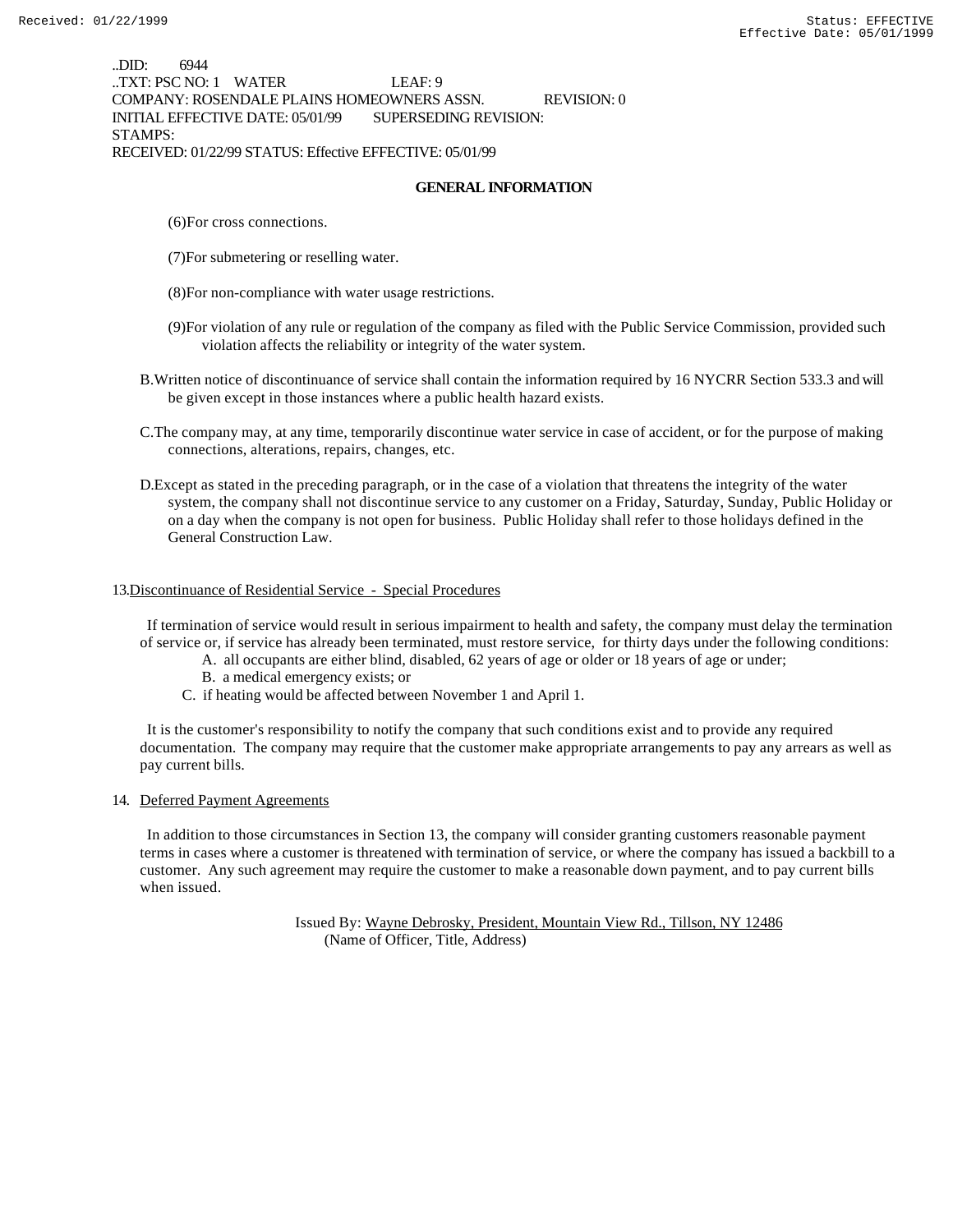# ..DID: 6945 ..TXT: PSC NO: 1 WATER LEAF: 10 COMPANY: ROSENDALE PLAINS HOMEOWNERS ASSN. REVISION: 0 INITIAL EFFECTIVE DATE: 05/01/99 SUPERSEDING REVISION: STAMPS: RECEIVED: 01/22/99 STATUS: Effective EFFECTIVE: 05/01/99

# **GENERAL INFORMATION**

# 15. Complaint Handling Procedures

- A. The company will promptly investigate and evaluate all complaints received from customers regarding bills for service rendered or required deposits. The results of the company's findings will be reported to the customer. During the period of investigation and evaluation, service will not be discontinued, nor shall a new notice of termination be issued, provided, however, that the customer will be required to pay the undisputed portion of any balance due, which may include bills for current usage.
- B. After the completion of such an investigation, if the company determines that the disputed service has been rendered, or that the disputed charge or deposit is proper in whole or in part, the company may require that the full bill or deposit be paid. Appropriate notices of the determination shall be given to the customer, and where notice of discontinuance of service was previously sent, or is served with the determination, such notice shall include a statement advising the customer of the availability of the Commission's complaint handling procedures, including the address and telephone number of the Department's Consumer Services Division. Where prior notice of discontinuance was sent, company procedure provides for discontinuance of service if customer fails to pay the proper amount due and owing within 5 days after notice of the company determination was served personally on the customer or at least 8 days after mailing of the notice. Under no circumstances will discontinuance of service occur if so precluded by the Commission.
- C. In situations where the complaint procedures of the Commission have been invoked and it is determined that the disputed service has been rendered or that the disputed charge or deposit is proper and prior notice of discontinuance was sent, a customer's service will not be discontinued for failure to pay the amount found due and owing until at least 5 days after notice of the Commission's determination, where personal service is made, or at least 8 days after mailing of such a notice.

# 16. Restoration of Service

 A charge will be made to restore service after discontinuance at the member's request, for nonpayment or for violation of these rules.

 This charge or charges will be a rate agreed upon by the members of the Association and will appear on all written notices of discontinuation of service. Any member has the right to request that the Department of Public Service investigate the charges.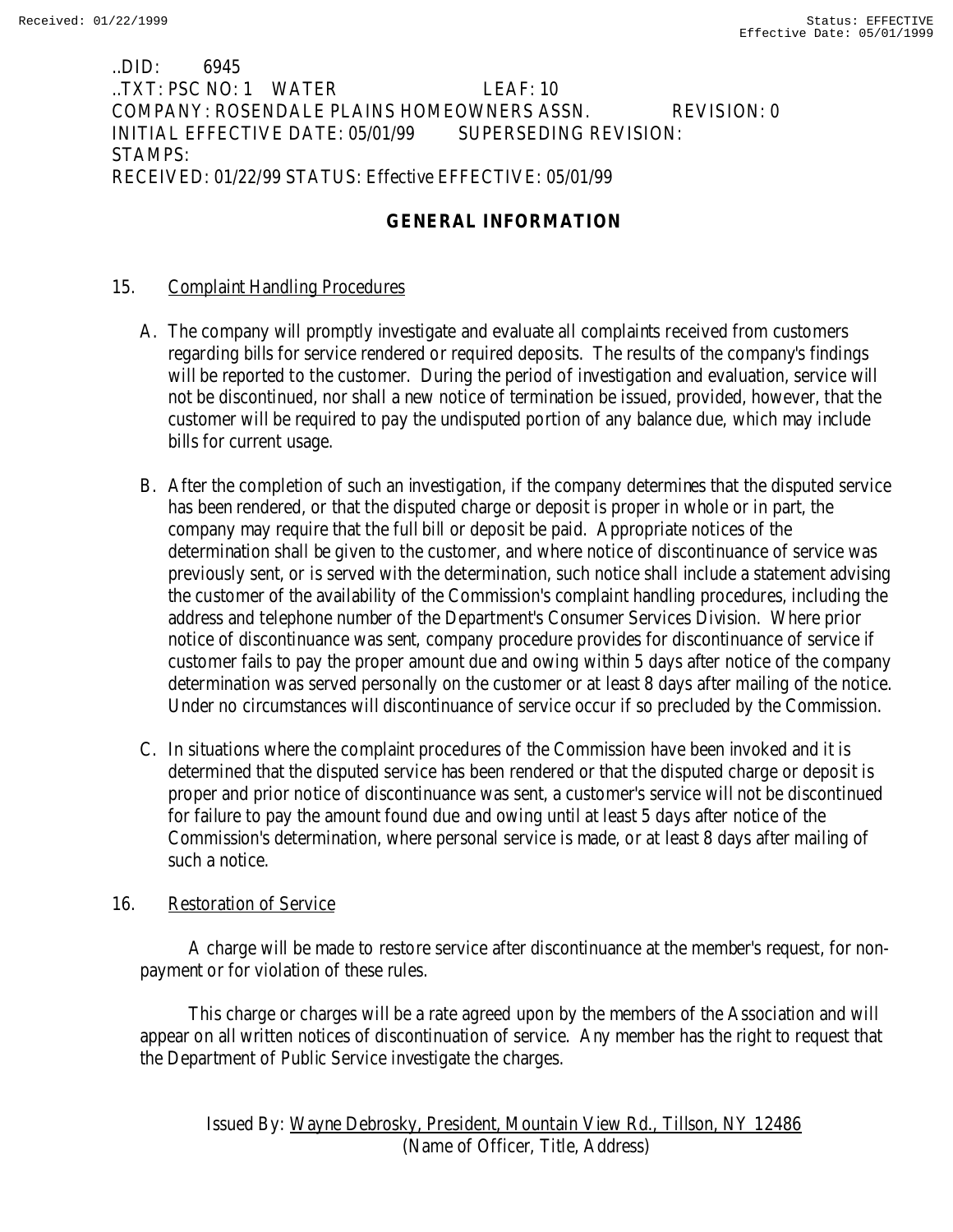## ..DID: 6946 ..TXT: PSC NO: 1 WATER LEAF: 11 COMPANY: ROSENDALE PLAINS HOMEOWNERS ASSN. REVISION: 0 INITIAL EFFECTIVE DATE: 05/01/99 SUPERSEDING REVISION: STAMPS: RECEIVED: 01/22/99 STATUS: Effective EFFECTIVE: 05/01/99

# **GENERAL INFORMATION**

In a case where service is being restored after discontinuance for non-payment, the company may require full payment of all arrears as well as the restoration of service charge. If the company and the customer have entered into some form of payment agreement, the agreed upon down payment may be required before service will be restored.

If it becomes necessary to disconnect service at the main because of willful acts of a customer, the service restoration charge will include the actual costs incurred by the company to disconnect and reconnect the service.

### 17. **Interest on Customer Overpayments**

The company will provide interest on a customer overpayment as follows:

- A. A customer overpayment is defined as payment by the customer to the company in excess of the correct charge for water service supplied to the customer which was caused by erroneous billing by the utility.
- B. The rate of interest on such amounts shall be the greater of the unadjusted customer deposit rate or the applicable late payment rate, if any, for the service classification under which the customer was billed. Interest shall be paid from the date when the customer overpayment was made, adjusted for any changes in the deposit rate or late payment rate, and compounded monthly, until the date when the overpayment was refunded.
- C. The company will not pay interest on customer overpayments that are refunded within 30 days after such overpayment is received by the company.

# 18. Regulation

 All matters, rules and other situations concerning the rendering of water service which are not specifically covered herein or in a provision of the New York State Codes, Rules and Regulations and which are subject to the jurisdiction of the Public Service Commission, and for which a customer and the company cannot agree as to an equitable and fair solution will be referred to said Commission to be resolved. Either the customer or the company may request that a rule or provision of this tariff be changed for a particular situation.